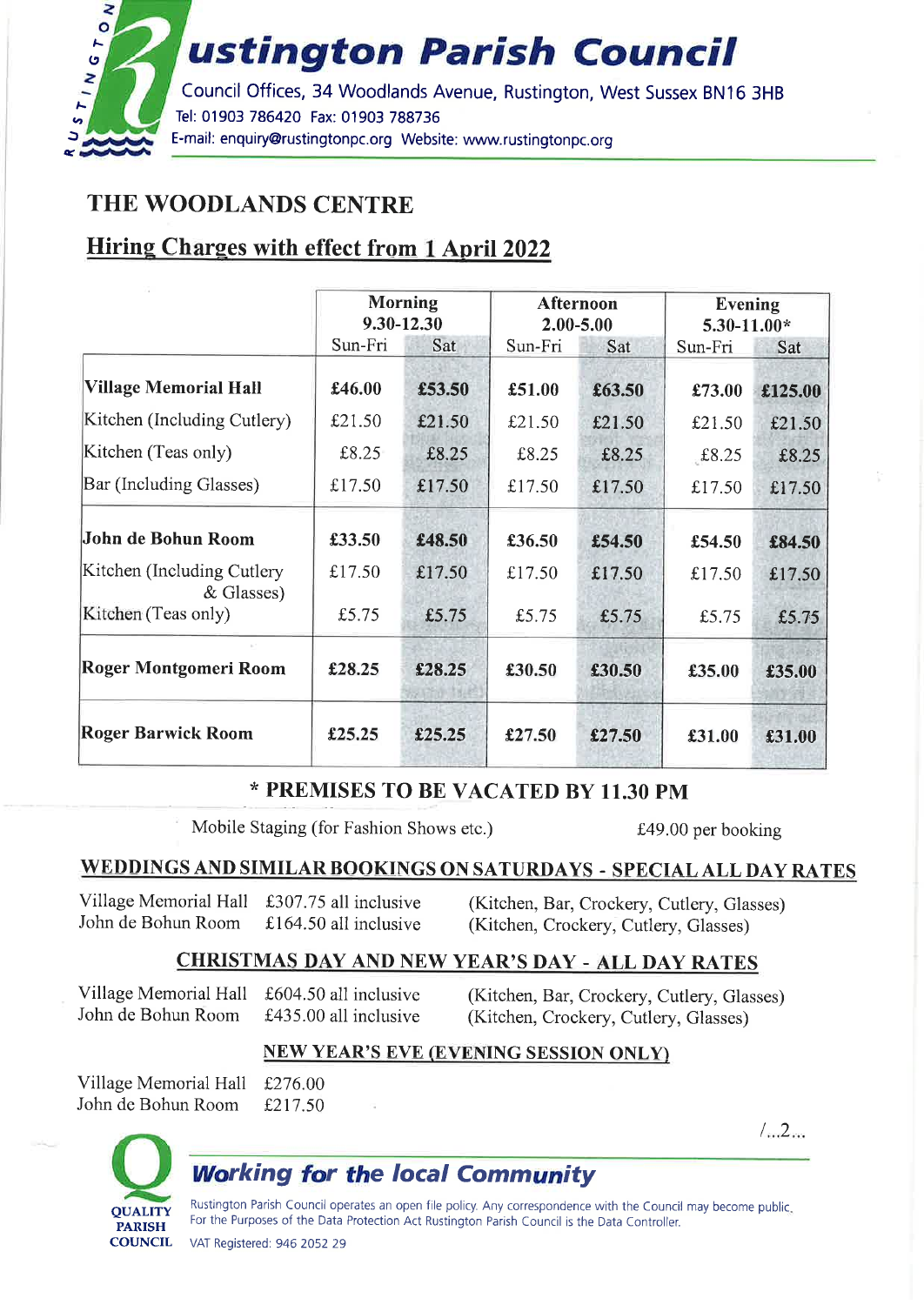### A returnable deposit is payable when booking is made:- $£ 50.00$  - For general bookings £100.00 - For Teenage/Young Adult Functions £200.00 - For Special/Celebratory Events £300.00 - For Rock/Pop Type Concerts Full payment must be made not later than 21 days prior to the hiring date/s.

#### SEMI-COMMERCIAL/COMMERCIAL HIRINGS

#### **Separate Pricing Schedule Refers**

#### **PLEASE NOTE:**

If the 'Hiring Agreement' form is not completed and returned within two weeks of the original booking being made, it will automatically be cancelled.

#### **KEYS:**

**PLEASE REMEMBER** to pick up the keys from our Office. Office Hours are 10.00 am to 4.30 pm, Monday to Friday.

It is the Hirer's responsibility to ensure that external doors are key locked when vacating the premises.

November 2021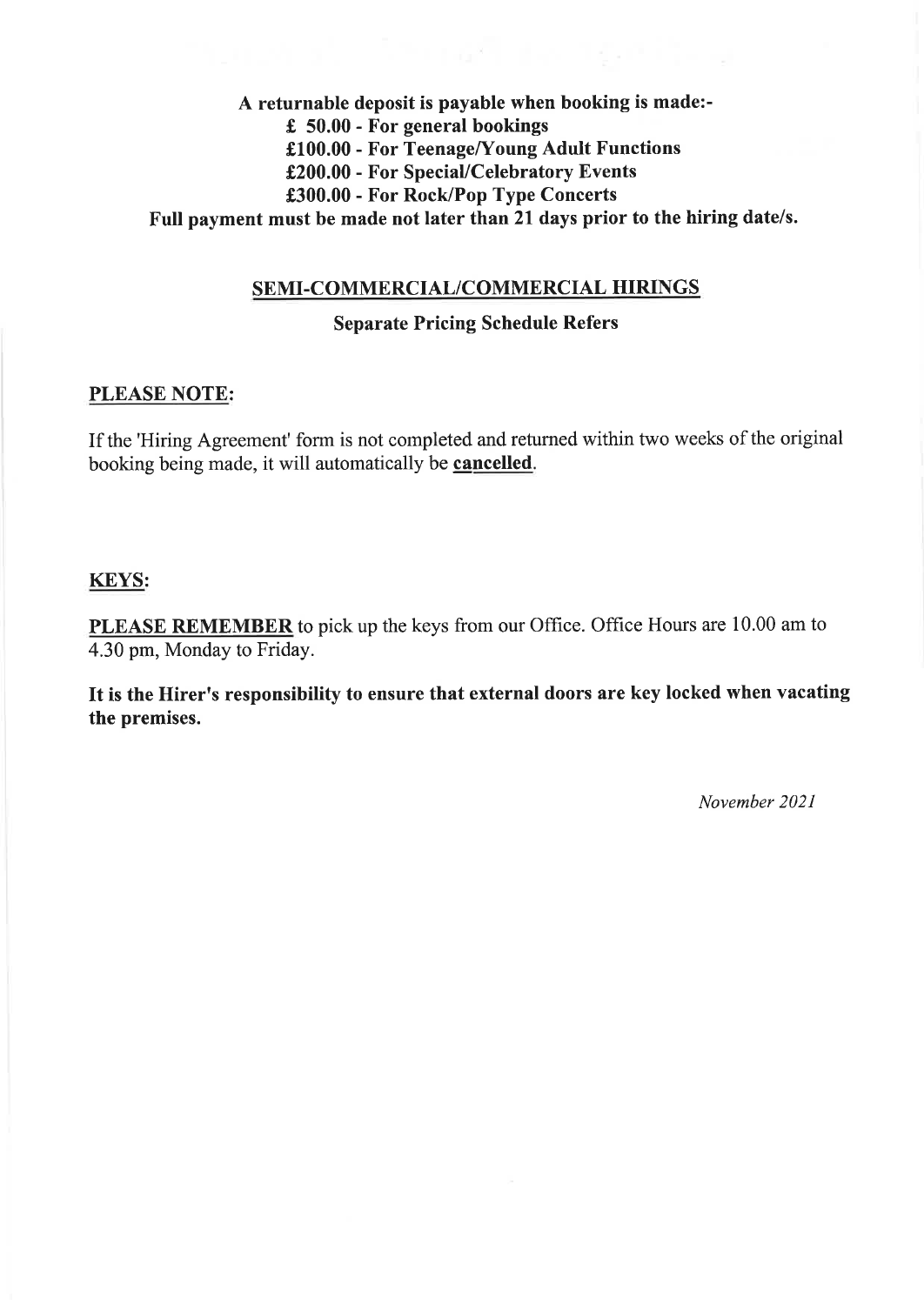

# **RUSTINGTON YOUTH CENTRE**

## **Hiring Charges with effect from 1 April 2022**

|                                            | <b>Morning</b><br>9.30-12.30 |        | <b>Afternoon</b><br>$2.00 - 5.00$ |        | <b>Evening</b><br>$5.30 - 11.00*$ |        |
|--------------------------------------------|------------------------------|--------|-----------------------------------|--------|-----------------------------------|--------|
|                                            | Sun-Fri                      | Sat    | Sun-Fri                           | Sat    | Sun-Fri                           | Sat    |
| <b>Kilhams Hall</b>                        | £33.50                       | £48.50 | £36.50                            | £54.50 | £54.50                            | £84.50 |
| Kitchen (Including Cutlery<br>and Glasses) | £17.50                       | £17.50 | £17.50                            | £17.50 | £17.50                            | £17.50 |
| Kitchen (Teas only)                        | £5.75                        | £5.75  | £5.75                             | £5.75  | £5.75                             | £5.75  |
| <b>Norfolk Lounge</b>                      | £28.25                       | £28.25 | £30.25                            | £30.25 | £35.00                            | £35.00 |

### \* **PREMISES TO BE VACATED BY 11.30 PM**

### **WEDDINGS AND SIMILAR BOOKINGS ON SATURDAYS - SPECIAL RATES**

Kilhams Hall All Day (£164.50 all inclusive - Kitchen, Crockery, Cutlery, Glasses)

**A returnable deposit is payable when booking is made:** £ **50.00 - For general bookings**  £100.00 - For Teenage/Young Adult Functions **£200.00 - For Special/Celebratory Events £300.00 - For Rock/Pop Type Concerts Full payment must be made not later than 21 days prior to the hiring date/s.** 

| Commercial/                   | Charge for each individual hiring to be negotiated |
|-------------------------------|----------------------------------------------------|
| <b>Semi-Commercial Hiring</b> |                                                    |

**New Year's Eve** 

£217.50 (Evening Session Only- Kilhams Hall)

 $1.2...$ 



## *Working for the local Community*

Rustington Parish Council operates an open file policy. Any correspondence with the Council may become public. For the Purposes of the Data Protection Act Rustington Parish Council is the Data Controller. VAT Registered: 946 2052 29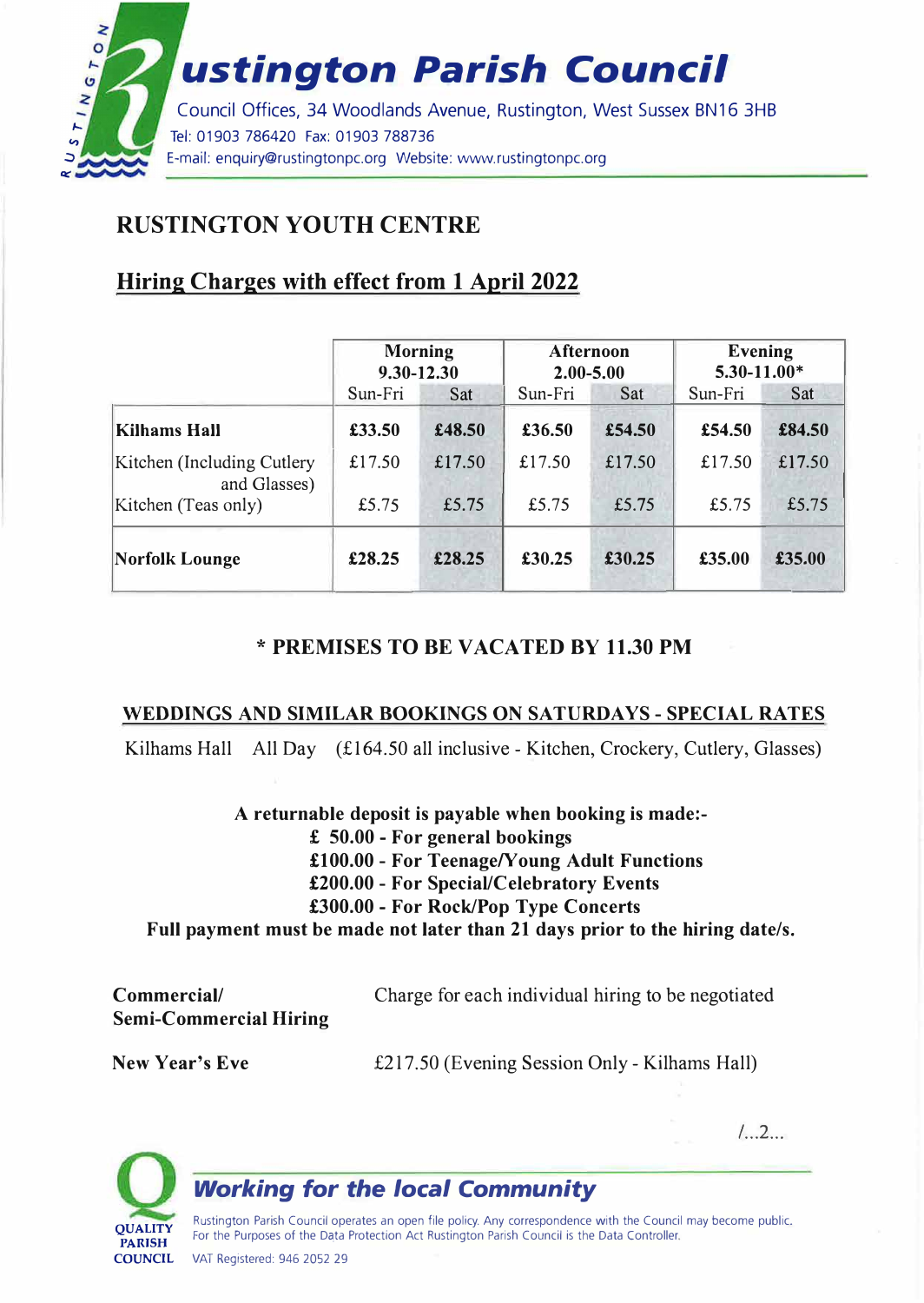### **PLEASE NOTE:**

If the 'Hiring Agreement' form is not completed and returned within two weeks of the original booking being made, it will automatically be cancelled.

### **KEYS:**

PLEASE REMEMBER to pick up the keys from our Office. Office Hours are 10.00 am to 4.30 pm, Monday to Friday.

It is the Hirer's responsibility to ensure that external doors are key locked when vacating the premises.

November 2021